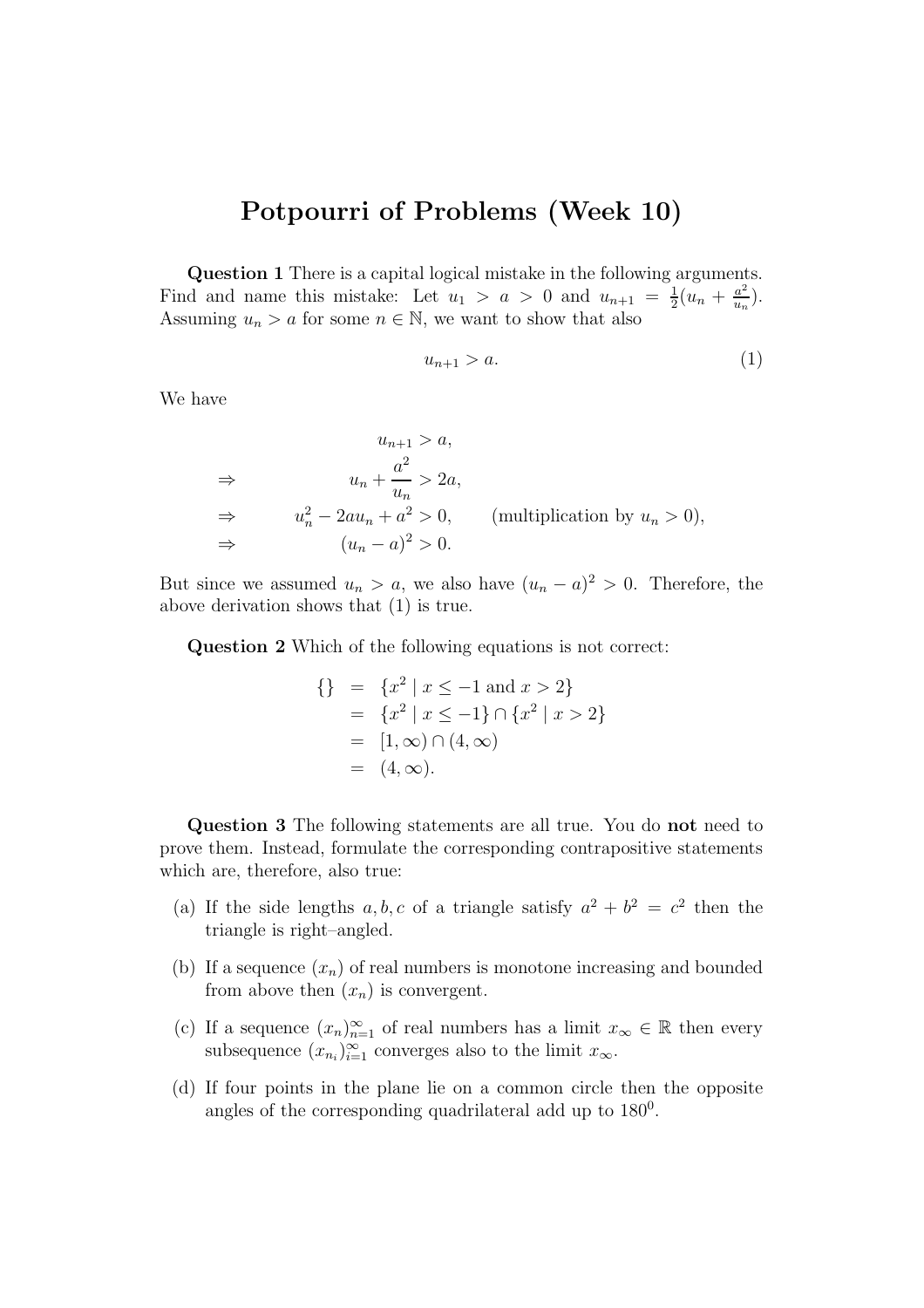Question 4 Insert in each of the following statements "necessary" or "sufficient" so that they become true statements. Decide for each statement whether it is still true if you insert "necessary and sufficient":

- (a) Let A and B two finite sets. For a map  $f : A \rightarrow B$  to be bijective it is that  $|A| = |B|$ .
- (b) Let  $(x_n)$  be a sequence of non-negative real numbers. For  $((-1)^n x_n)$  to be convergent it is  $\_\_\_\_\_\_\$  that  $x_n \to 0$ .
- (c) For a function  $f : \mathbb{R} \to \mathbb{R}$  to be continuous it is \_\_\_\_\_\_\_\_ that f is differentiable.
- (d) Let  $(a_n)$  be a sequence of real numbers. For a series  $\sum_{n=1}^{\infty} a_n$  to be convergent it is that  $a_n \to 0$ .
- (e) For two vectors  $v_1, v_2 \in \mathbb{R}^2$  to be linearly independent it is that they are non-zero and orthogonal to each other.
- (f) Let A, B be two  $2 \times 2$  real matrices and Id the  $2 \times 2$  identity matrix. For  $AB = BA$  it is \_\_\_\_\_\_\_\_\_ that at least one the two matrices is a multiple of Id.

Question 5 Question 2 (Hilbert's Hotel) Hilbert's Hotel is an imaginary hotel with infinitely countably many single rooms numbered  $1, 2, 3, \ldots$ . Assume you are the receptionist of this hotel and that all rooms are already occupied with guests. Try to accomodate all new guests in each of the following situations.<sup>1</sup>



<sup>1</sup>The pictures are taken from

http://www.mathcs.org/analysis/reals/infinity/answers/hilbert-hotel.html and http://www.tiptoptens.com/2011/11/19/top-10-best-christmas-gifts-for-fathers/